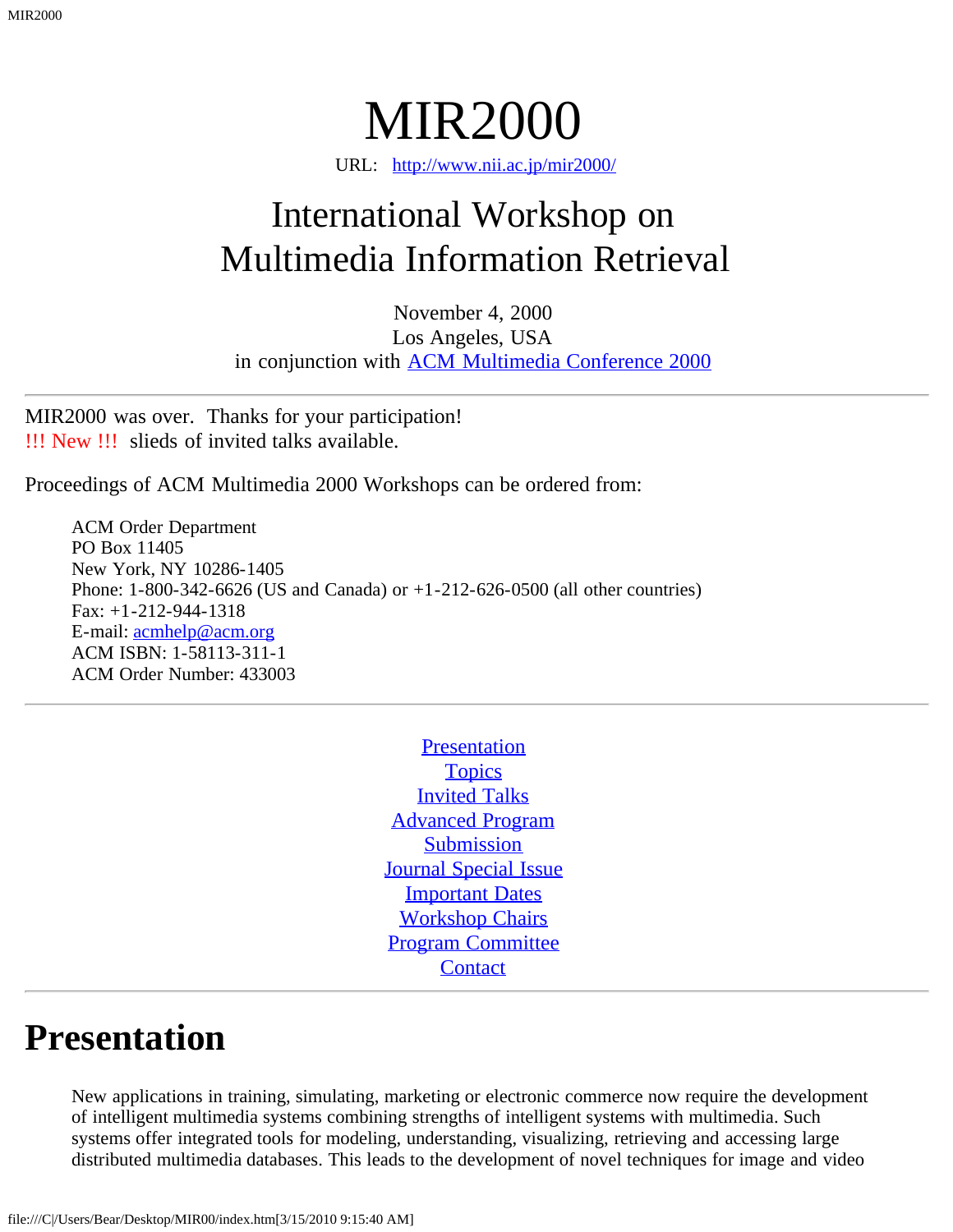analysis, similarity retrieval or intelligent query management.

Following the success of [the First International Workshop on Multimedia Intelligent Storage and Retrieval](javascript:if(confirm() [Management \(MISRM\)](javascript:if(confirm() held in conjunction with [ACM 1999 Multimedia Conference,](javascript:if(confirm() we are organizing a second edition of this workshop with a focus on multimedia information retrieval.

The purpose of the International Workshop on Multimedia Information Retrieval (MIR) is to bring together researchers, developers and practitioners from academia and industry. The workshop will serve as a forum for discussion, presentation, and exploration of techniques, approaches and experiences in the field of multimedia information retrieval.

## <span id="page-1-0"></span>**Topics**

Topics of interest include, but are not limited to:

- Multimedia data modeling
- Multimedia visualization
- Intelligent agents for multimedia indexing and retrieval
- Multimedia indexing
- Query languages for multimedia retrieval
- Multimedia and media mining
- Image and video database systems
- Metadata for multimedia retrieval
- Tools and standards
- Video analyzing and indexing
- Image similarity retrieval
- Data quality for intelligent retrieval

# <span id="page-1-1"></span>**Invited Speakers**

**Prof. Ramesh Jain (UCSD, Praja Inc., USA) Prof. Yasuo Ariki (Ryukoku University, Japan)**

## <span id="page-1-2"></span>**Advanced Program**

8:30 am - 9:50 am Image Retrieval

Using Hilbert Curve in Image Storing and Retrieving Zhexuan Song and Nick Roussopoulos, University of Maryland, USA

On "Shapes" of Colors for Content-Based Image Retrieval Renato O. Stehling, Mario A. Nascimento, and Alexandre X. Falcão UNICAMP, Brazil; University of Alberta, Canada

Learning Image Similarities and Categories from Content Analysis and Relevance Feedback Zijun Yang and C.-C. Jay Kuo, University of Southern California, USA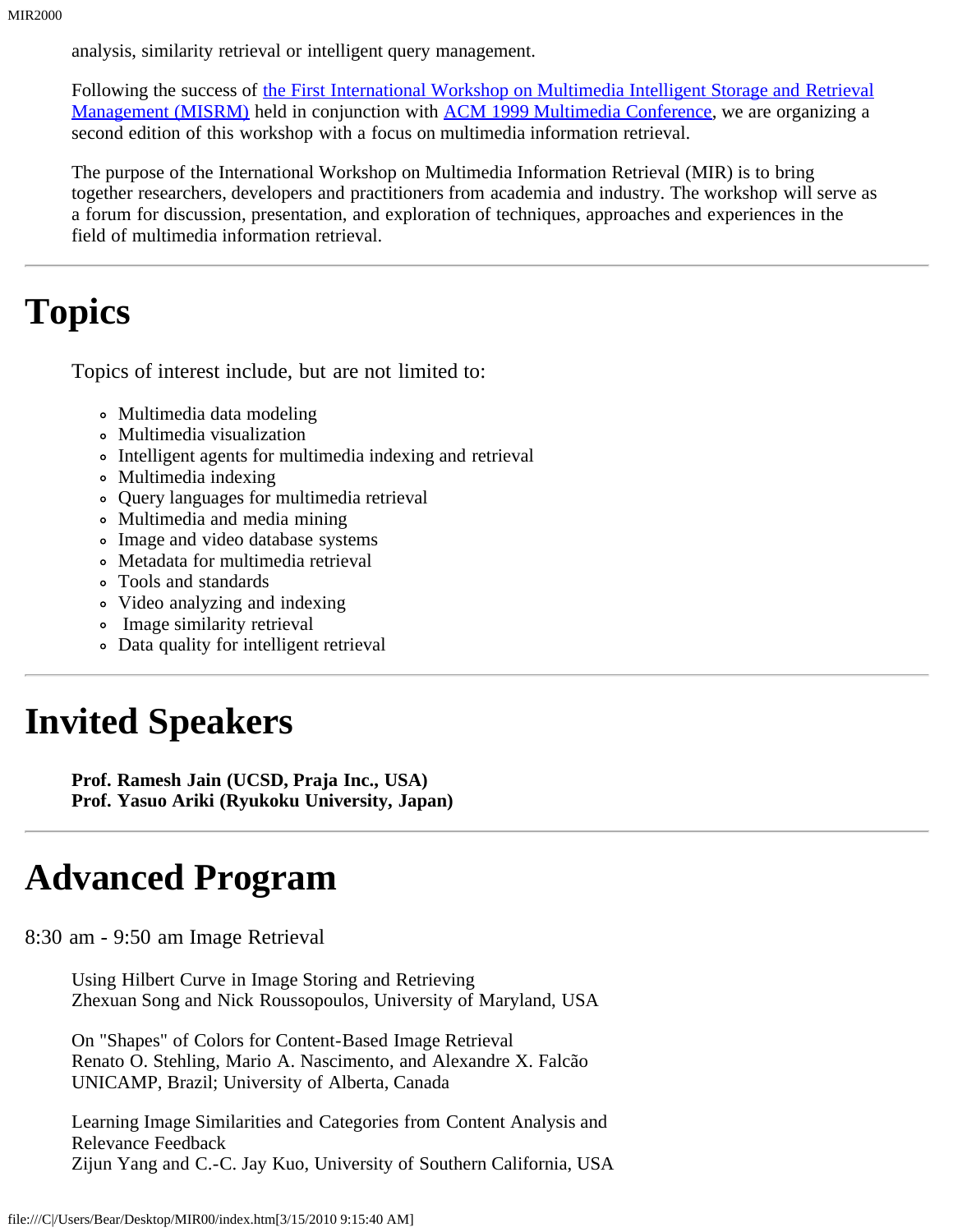Advanced Feature Extraction for Keyblock-Based Image Retrieval Lei Zhu, Aibing Rao, and Aidong Zhang, SUNY Buffalo, USA

9:50 am - 10:00 am Coffee Break

10:00 am - 11:00 am Invited Talk

Contextual Search and Inference in Multimedia Environment ([slides\)](file:///C|/Users/Bear/Desktop/MIR00/MIR_2000_Jain.ps.gz) Ramesh Jain, Praja, USA

11:10 am - 12:30 pm Video Content Description

Omni-Face Detection for Video/Image Content Description Gang Wei and Ishwar K. Sethi Oakland University, USA; Wayne State University, USA

Video Summarization Based on the Psychological Content in the Track Structure Tsuyoshi Moriyama and Masao Sakauchi, University of Tokyo, Japan

Scene Identification in News Video by Character Region Segmentation Ichiro Ide, Reiko Hamada, Shuichi Sakai, and Hidehiko Tanaka National Institute of Informatics, Japan; University of Tokyo, Japan

Detection of Text Captions in Compressed Domain Video Yi Zhang and Tat-Seng Chua, National University of Singapore, Singapore

12:30 pm - 1:30 pm Lunch Break

1:30 pm - 2:50 pm Video Retrieval

Linking Live and Replay Scenes in Broadcasted Sports Video Noboru Babaguchi, Yoshihiko Kawai, Yukinobu Yasugi, and Tadahiro Kitahashi Osaka University, Japan

Spatio-Temporal Representation and Retrieval Using Moving Objects' **Trajectories** Choon-Bo Shim and Jae-Woo Chang, Chonbuk National University, Korea

Rule-Based Video Classification System for Basketball Video Indexing Wensheng Zhou, Asha Vellaikal, and C.-C. Jay Kuo HRL Laboratories, USA; University of Southern California, USA

A New Content-Based Shot Retrieval Approach: Key-Frame Extraction Based Nearest Feature Line (NFL) Classification Li Zhao, Wei Qi, Stan Z. Li, Shi-Qiang Yang, and H.J. Zhang Microsoft Research China, China; Tsinghua University, China

2:50 pm - 3:00 pm Coffee Break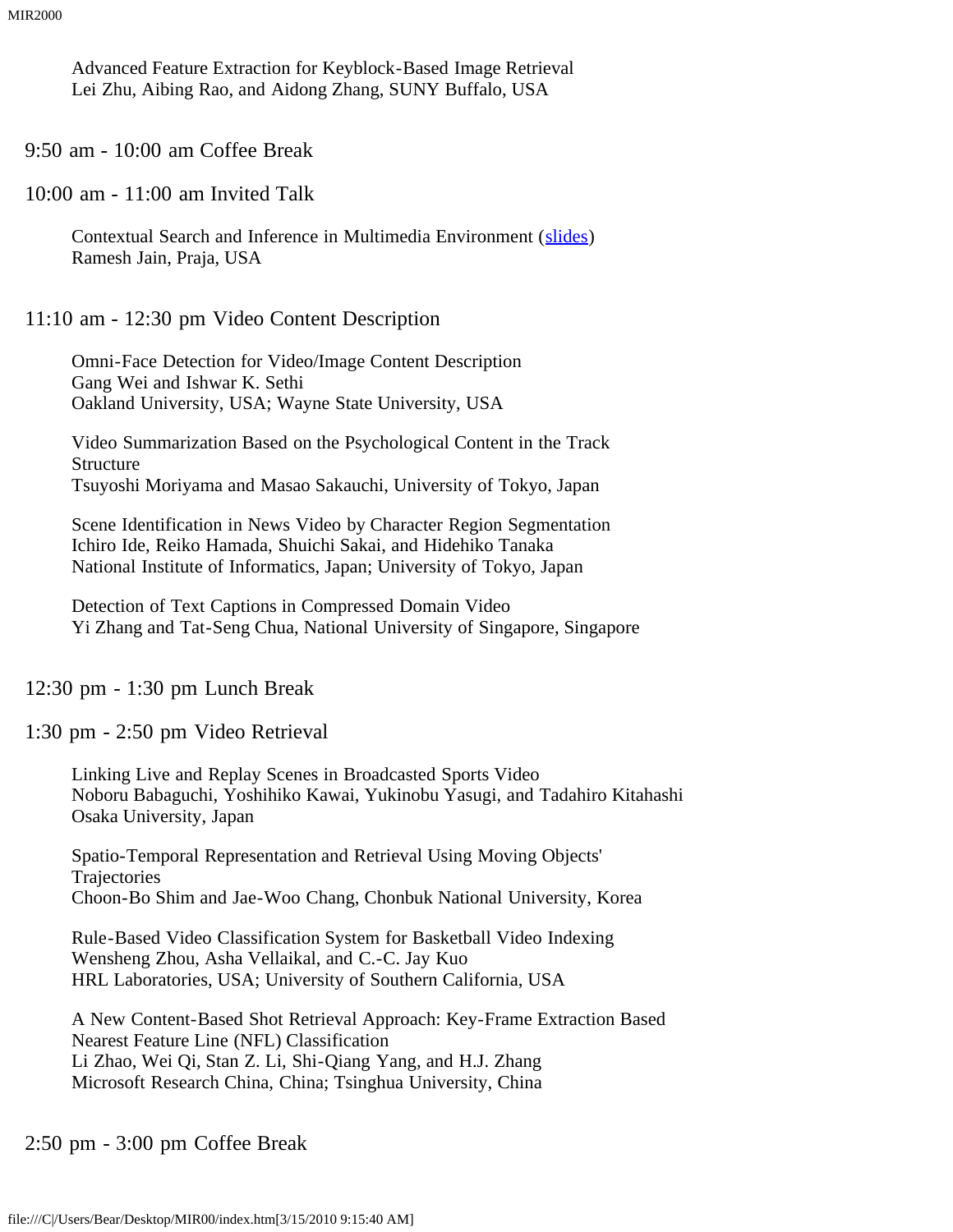3:00 pm - 4:00 pm Invited Talk

Organization and Retrieval of Continuous Media Yasuo Ariki, Ryukoku University, Japan

4:10 pm - 5:30 pm Miscellaneous

Effective Access to Large Audiovisual Assets Based on User Preferences S. Ioannou, G. Moschovitis, K. Ntalianis, K. Karpouzis, and S. Kollias National Technical University of Athens, Greece

Document Image Retrieval without OCRing Using a Video Scanning System Ercan E. Kuruoglu and Vern T. Tan INRIA - Sophia Antipolis, France; Trinity College, UK

Associating Cooking Video with Related Textbook Reiko Hamada, Ichiro Ide, Shuichi Sakai, and Hidehiko Tanaka University of Tokyo, Japan; National Institute of Informatics, Japan

Similarity-Based Retrieval of Temporal Documents Prakash Yamuna and K. Selçuk Candan, Arizona State University, USA

#### <span id="page-3-0"></span>**Submission**

The program committee solicits condensed research papers describing new results or original ideas related to the workshop topics. Papers should be in English and should not exceed 10 double spaced pages. The cover page should include the title, name and affiliation of the author(s), contact, address, email, fax and telephone. Proceedings of the ACM MM 2000 workshops will be published by the ACM Press. The limit of the final paper size is 4 pages (+ up to 2 extra pages at \$100 per page.) and must follow the ACM technical paper submission format. We will need necessary copyright clearance for all the papers for both printed and electronic version of the proceedings.

Papers should be sent electronically (postscript or PDF) not later than June 19th 2000 to the following address: [mir@nii.ac.jp](mailto:mir@nii.ac.jp)

## <span id="page-3-1"></span>**Journal Special Issue**

Selected submissions will be recommended for possible publication in the special issue of Elsevier "Information Systems" journal.

#### <span id="page-3-2"></span>**Important Dates**

Deadline for submission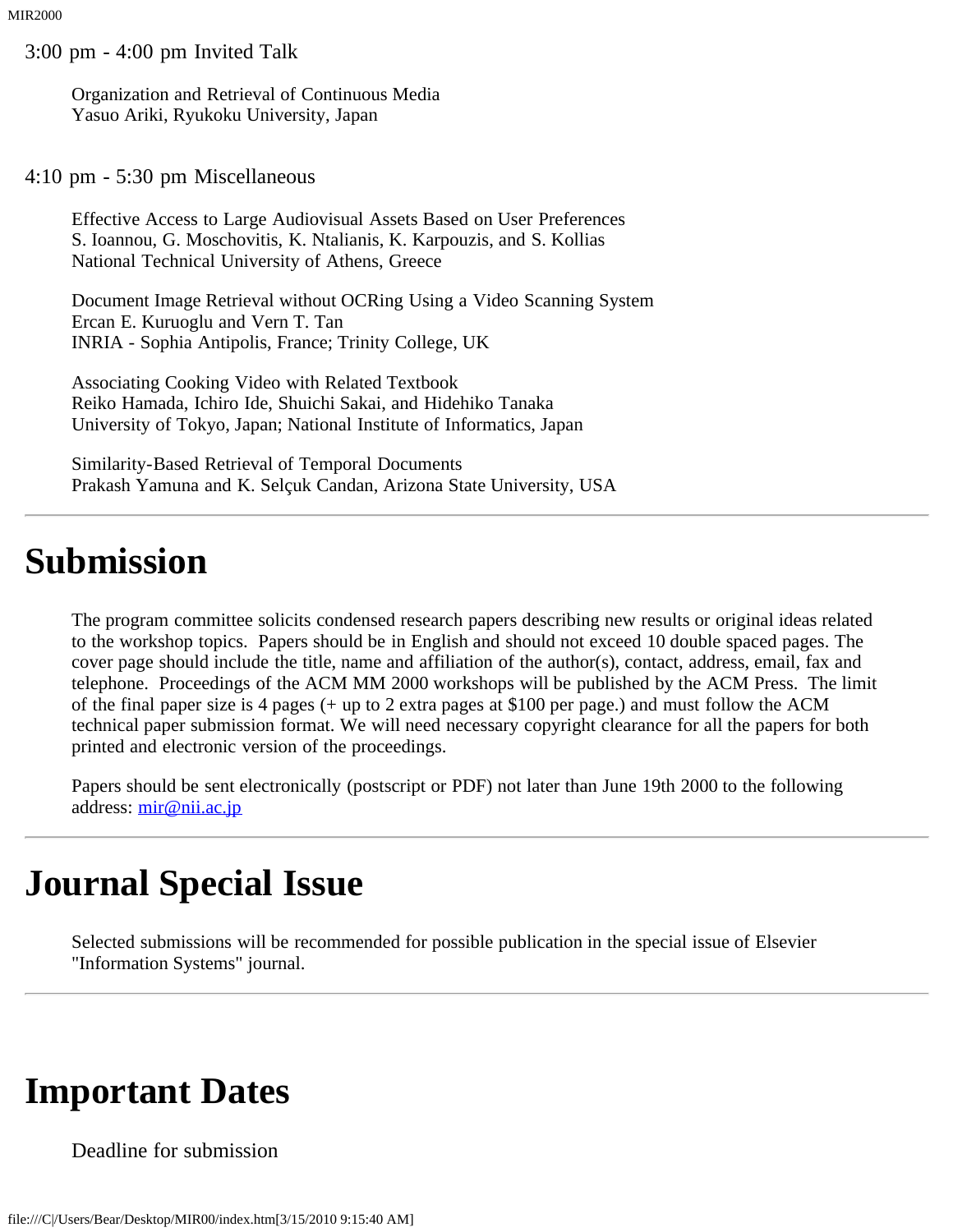June 19th Notification of acceptance/rejection July 7th Final version of papers are due on July 25th Workshop November 4, 2000

#### <span id="page-4-0"></span>**Workshop Chairs**

Prof. Brigitte Kerhervé UQAM, Canada [kerherve.brigitte@uqam.ca](mailto:kerherve.brigitte@uqam.ca) [http://www.info.uqam.ca/~kerherve](javascript:if(confirm()

Prof. Vincent Oria Department of Computer and Information Science NJIT, USA [oria@cis.njit.edu](mailto:oria@cis.njit.edu) [http://www.cis.njit.edu/~oria](javascript:if(confirm()

Prof. Shin'ichi Satoh National Institute of Informatics [satoh@nii.ac.jp](mailto:satoh@nii.ac.jp) [http://research.nii.ac.jp/~satoh](javascript:if(confirm()

## <span id="page-4-1"></span>**Program Committee Members**

Sibel Adali, Rensselaer Polytechnic Institute, USA Frederic Andres, National Institute of Informatics, Japan Yasuo Ariki, Ryukoku University, Japan Noboru Babaguchi, Osaka University, Japan Selçuk Candan, Arizona State University, USA Michael Christel, CMU, USA Peter Fankhauser, GMD-IPSI, Germany Pascal Faudemay, LIP6/UPMC, France Silvia Hollfelder, GMD-IPSI, Germany Ibrahim Kamel, Panasonic Technologies Inc., USA Norio Katayama, National Institute of Informatics, Japan Brigitte Kerhervé, UQAM, Canada Wolfgang Klas, University of Ulm, Germany Olivier Monga, INRIA, France Nourredine Mouaddib, IRIN, France Chahab Nastar, LookThatUp.com, France Yuichi Nakamura, University of Tsukuba, Japan Raymond Ng, University of British Columbia, Canada Vincent Oria, New Jersey Institute of Technology, USA M. Tamer Ozsu, University of Waterloo, Canada